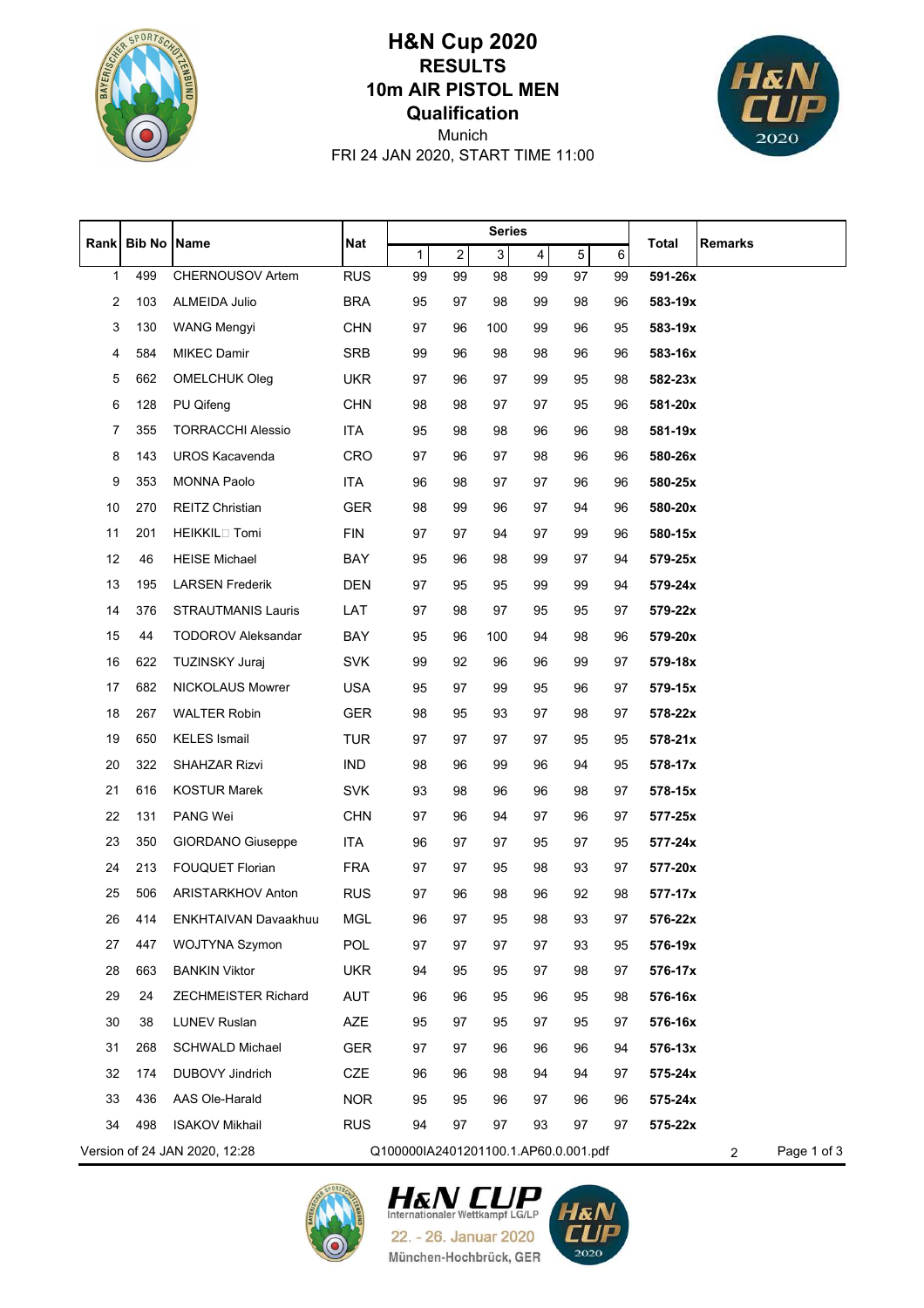| <b>Rank</b> | <b>Bib No</b>  | <b>Name</b>                   | Nat        | <b>Series</b>                        |                         |                |                         |    |    | <b>Total</b><br><b>Remarks</b> |  |
|-------------|----------------|-------------------------------|------------|--------------------------------------|-------------------------|----------------|-------------------------|----|----|--------------------------------|--|
|             |                |                               |            | 1                                    | $\overline{\mathbf{c}}$ | $\overline{3}$ | $\overline{\mathbf{4}}$ | 5  | 6  |                                |  |
| 35          | 47             | <b>HOLDERRIED Matthias</b>    | BAY        | 97                                   | 96                      | 96             | 94                      | 97 | 95 | 575-18x                        |  |
| 36          | 113            | <b>DIONKOV Samuil</b>         | <b>BUL</b> | 96                                   | 94                      | 95             | 96                      | 97 | 97 | 575-16x                        |  |
| 37          | 627            | <b>KOPP Pavol</b>             | <b>SVK</b> | 96                                   | 93                      | 98             | 97                      | 96 | 95 | 575-15x                        |  |
| 38          | 129            | HE Zhengyang                  | <b>CHN</b> | 95                                   | 100                     | 92             | 96                      | 95 | 96 | 574-20x                        |  |
| 39          | 269            | <b>VENTA Kevin</b>            | <b>GER</b> | 97                                   | 98                      | 91             | 94                      | 96 | 98 | 574-19x                        |  |
| 40          | 446            | <b>KNAPIK Wojciech</b>        | <b>POL</b> | 97                                   | 97                      | 97             | 94                      | 94 | 95 | 574-15x                        |  |
| 41          | 54             | <b>GRIMM Philipp</b>          | BAY        | 98                                   | 96                      | 94             | 95                      | 97 | 94 | 574-15x                        |  |
| 42          | 105            | <b>WU Felipe</b>              | <b>BRA</b> | 97                                   | 96                      | 97             | 96                      | 93 | 94 | 573-16x                        |  |
| 43          | 236            | <b>MILLER James</b>           | <b>GBR</b> | 99                                   | 97                      | 95             | 91                      | 95 | 96 | 573-15x                        |  |
| 44          | 632            | <b>JOHANSSON Morgan</b>       | SWE        | 95                                   | 96                      | 93             | 97                      | 97 | 95 | 573-14x                        |  |
| 45          | 587            | <b>DUSKO Petrov</b>           | <b>SRB</b> | 94                                   | 95                      | 98             | 97                      | 94 | 95 | 573-12x                        |  |
| 46          | 200            | KALLIO Joonas                 | <b>FIN</b> | 93                                   | 93                      | 97             | 95                      | 99 | 95 | 572-17x                        |  |
| 47          | 538            | LIN Jing Xiang                | SGP        | 94                                   | 96                      | 97             | 96                      | 95 | 94 | 572-16x                        |  |
| 48          | 45             | FROHLICH Paul                 | BAY        | 95                                   | 96                      | 96             | 95                      | 96 | 94 | 572-14x                        |  |
| 49          | 448            | DLUGOSZ Grzegorz              | POL        | 92                                   | 94                      | 98             | 97                      | 95 | 96 | 572-10x                        |  |
| 50          | 586            | <b>GRGIC Dimitrije</b>        | <b>SRB</b> | 95                                   | 94                      | 95             | 95                      | 97 | 95 | 571-23x                        |  |
| 51          | 194            | <b>HANSEN Jonas</b>           | <b>DEN</b> | 95                                   | 94                      | 95             | 96                      | 94 | 97 | 571-18x                        |  |
| 52          | 198            | <b>CARRERA Vazquez Pablo</b>  | <b>ESP</b> | 95                                   | 93                      | 94             | 96                      | 98 | 95 | 571-17x                        |  |
| 53          | 504            | MUKHAMETIANOV Vadim           | <b>RUS</b> | 97                                   | 93                      | 95             | 97                      | 93 | 96 | 571-16x                        |  |
| 54          | 477            | TIAGO Carapinha               | <b>POR</b> | 96                                   | 94                      | 96             | 96                      | 93 | 96 | 571-16x                        |  |
| 55          | 536            | SOON Sebastian Yeong Ling SGP |            | 95                                   | 93                      | 96             | 97                      | 95 | 95 | 571-15x                        |  |
| 56          | 245            | MACHAVARIANI Tsotne           | GEO        | 94                                   | 97                      | 96             | 95                      | 96 | 93 | $571 - 13x$                    |  |
| 57          | $\overline{c}$ | <b>KUCANA Arben</b>           | ALB        | 92                                   | 96                      | 98             | 95                      | 95 | 95 | 571-8x                         |  |
| 58          | 216            | <b>PAIROUX Gaud</b> □ric      | <b>FRA</b> | 98                                   | 95                      | 96             | 96                      | 95 | 91 | 571-7x                         |  |
| 59          | 302            | <b>TATRAI Mikl</b> □s         | <b>HUN</b> | 92                                   | 97                      | 94             | 96                      | 97 | 94 | 570-20x                        |  |
| 60          | 411            | PEREZ David                   | <b>MEX</b> | 96                                   | 92                      | 95             | 95                      | 95 | 97 | 570-13x                        |  |
| 61          | 566            | CEPER Joze                    | <b>SLO</b> | 95                                   | 96                      | 96             | 92                      | 98 | 93 | 570-13x                        |  |
| 62          | 651            | <b>DIKEC Yusuf</b>            | <b>TUR</b> | 95                                   | 98                      | 94             | 93                      | 94 | 95 | 569-23x                        |  |
| 63          | 398            | ALFERIN Andrei                | <b>MDA</b> | 93                                   | 97                      | 95             | 94                      | 96 | 94 | 569-20x                        |  |
| 64          | 116            | <b>KIROV Kiril</b>            | <b>BUL</b> | 93                                   | 95                      | 98             | 94                      | 96 | 93 | 569-15x                        |  |
| 65          | 337            | <b>KATZ Daniel</b>            | <b>ISR</b> | 98                                   | 96                      | 92             | 94                      | 96 | 93 | 569-15x                        |  |
| 66          | 246            | KADAGIDZE Levan               | <b>GEO</b> | 93                                   | 95                      | 93             | 96                      | 96 | 96 | 569-12x                        |  |
| 67          | 567            | STOJAK Saso                   | <b>SLO</b> | 97                                   | 94                      | 95             | 96                      | 95 | 91 | 568-18x                        |  |
| 68          | 23             | <b>AUPRICH Andreas</b>        | AUT        | 93                                   | 96                      | 92             | 96                      | 96 | 95 | 568-13x                        |  |
| 69          | 661            | POPRUZHNYY Yurij              | <b>UKR</b> | 97                                   | 93                      | 97             | 92                      | 94 | 95 | 568-13x                        |  |
| 70          | 248            | MAIOROVI Vladislav            | GEO        | 92                                   | 96                      | 95             | 94                      | 93 | 97 | 567-16x                        |  |
| 71          | 136            | <b>MATIJA Cindric</b>         | <b>CRO</b> | 95                                   | 94                      | 91             | 97                      | 95 | 95 | 567-16x                        |  |
| 72          | 90             | <b>KAZAK Andrei</b>           | <b>BLR</b> | 96                                   | 96                      | 94             | 93                      | 94 | 94 | 567-10x                        |  |
| 73          | 374            | KOSHELEV Aleksandr            | KGZ        | 93                                   | 94                      | 92             | 96                      | 96 | 95 | 566-22x                        |  |
| 74          | 626            | <b>BALAZ Peter</b>            | <b>SVK</b> | 93                                   | 97                      | 93             | 97                      | 89 | 97 | 566-12x                        |  |
| 75          | 146            | SASA Spirelja                 | CRO        | 92                                   | 93                      | 97             | 95                      | 96 | 93 | 566-10x                        |  |
|             |                | Version of 24 JAN 2020, 12:28 |            | Q100000IA2401201100.1.AP60.0.001.pdf |                         |                |                         |    |    | Page 2 of 3                    |  |
|             |                |                               |            |                                      |                         |                |                         |    |    | $\overline{c}$                 |  |